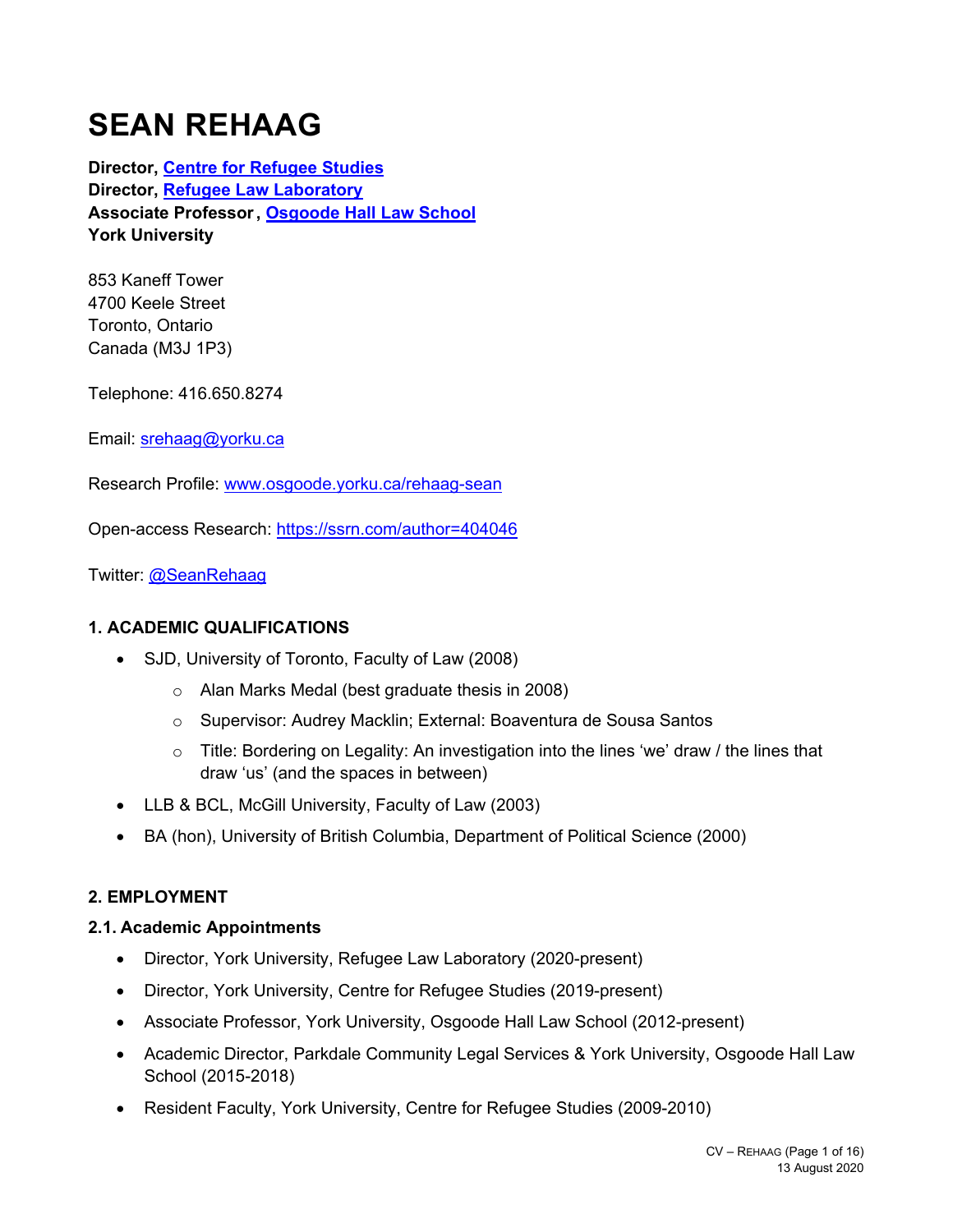Assistant Professor, York University, Osgoode Hall Law School (2008-2012)

# **2.2. Other Employment History**

- Research Associate, Université de Montréal, Chaire de recherche du Canada en droit international des migrations (2006-2008)
- Instructor, University of Victoria, Faculty of Law & Department of Political Science (2005-2006)
- Instructor, Université de Sherbrooke, Faculté de droit (2005)
- Graduate Student Legal Research & Writing Advisor, University of Toronto, Faculty of Law (2004-2005)
- Teaching Assistant & Research Assistant, University of Toronto, Faculty of Law (2003-2007)
- Summer Associate, Paul, Weiss, Rifkind, Wharton & Garrison LLP (2003)
- Research Assistant, McGill, Faculty of Law (2001-2003)

# **3. PROFESSIONAL CONTRIBUTION & STANDING**

# **3.1. External Funding**

- SSHRC, *Partnership Engage Grant* (\$24,921) (co-applicant) Title: Access to Justice for Refugee Claimants: Measuring the impact of refugee legal aid in Canada (2020) (principal applicant: Craig Damian Smith; co-applicant: Trevor Farrow; partner: United Nations High Commission for Refugees)
- SSHRC, *Insight Grant* (\$203,162) (principal applicant) Title: Refugee Law Laboratory @CRS (2020) (rank 10/39)
- SSHRC, *Partnership Engage Grant* (\$24,226) (principal applicant) Title: Canadian "Dreamers" in Universities and Colleges: Seeking Education, Seeking Status (2020) (co-applicant: Francisco Rico Martinez; partner: FCJ Refugee Centre)
- Law Foundation of Ontario*, Responsive Grant* (\$15,000) (principal applicant) Title: MeetGary in Translation (2019) (project lead: Hilary Evans Cameron)
- SSHRC, *Connection Grant* (\$14,451) (principal applicant) Title: Fact-Finding in Immigration Detention Reviews: Evidence Law Meets Administrative Law (2019) (co-applicants: Benjamin Berger, Hilary Evans Cameron, Stephanie Silverman) (rank 3/51)
- SSHRC, *Insight Grant* (\$162,348) (principal applicant) Title: Seeking asylum: an empirical assessment of Canada's new refugee determination system (2014) (rank 1/58)
- Costs of Justice Project (\$1,500) (group grant: 3 grantees) Title: No Refuge: Hungarian Romani Refugee Claimants in Canada (2013)
- Law Commission of Ontario (one term teaching release) Title: Legal Aid Ontario's Refugee Law Services: An Empirical Assessment (2013)
- SSHRC, *Aid to Research Workshops and Conferences in Canada* (\$14,218) (principal applicant) Title: Poverty Law, Access to Justice, and Ethical Lawyering: Celebrating 40 years of Clinical Education at Osgoode Hall Law School (2011) (with Shelley Gavigan)
- FQRSC, *Appui aux projets novateurs* (\$25,000) (co-applicant) Title: Demandes de réfugiées et l'orientation sexuelle au Canada (2008-2011) (principal applicant: Viviane Namaste)
- SSHRC, *Doctoral Award* (\$40,000) (2005-2007)
- OGS, *Doctoral Scholarship* (\$15,000) (2004-2005)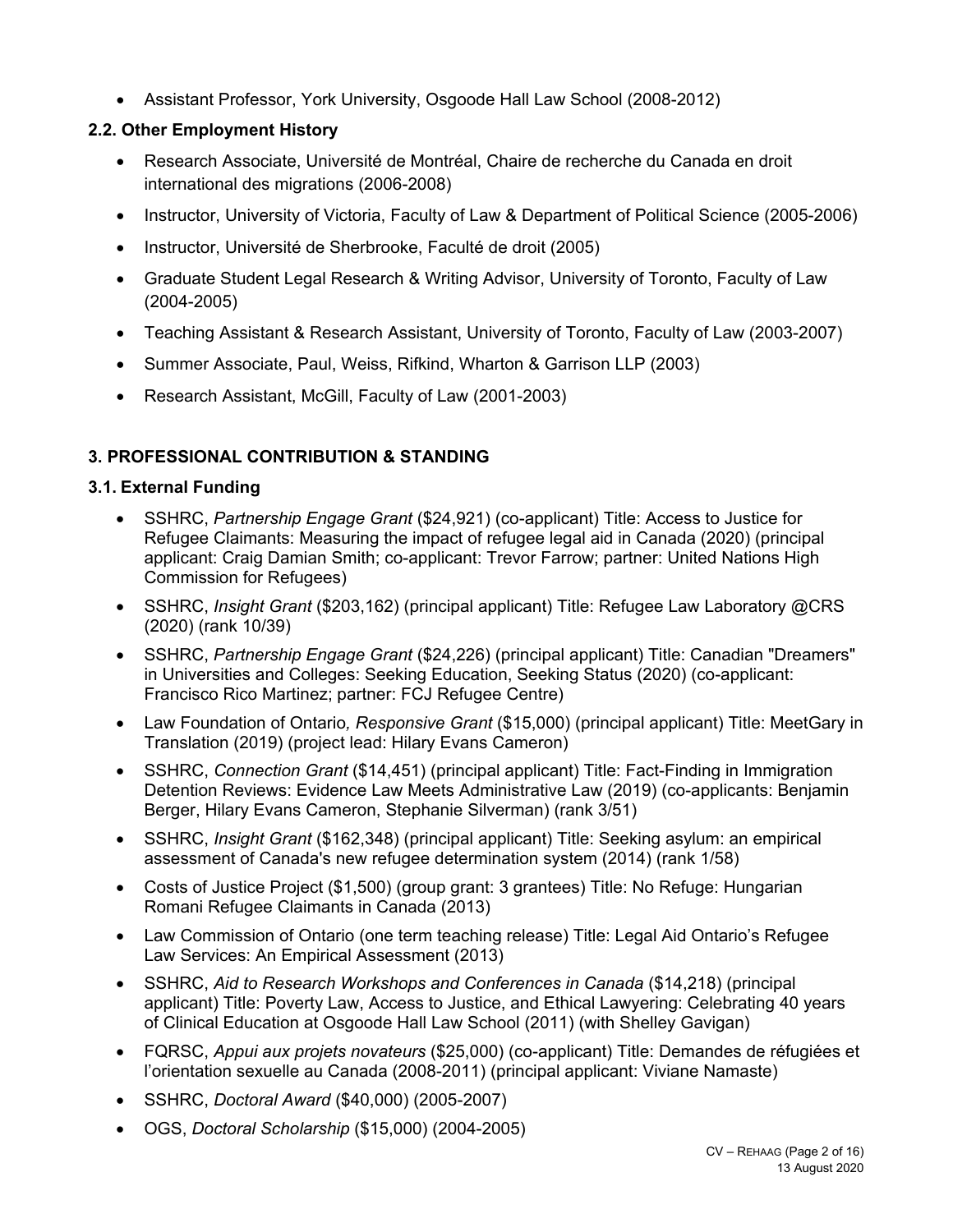# **3.2. Internal Funding**

- York University, *Academic Innovation Fund* (\$4,920) Title: An Introduction to Refugees & Forced Migration: Online CRS Modules (2020)
- York University, *Research in the Time of COVID 19* (\$5,000) Title: Emergency Executive Powers and the Closure of Canada's Borders to Refugees (2020)
- Osgoode Hall Law School, York University, *Harry Arthurs Collaborative Research Grant*  (\$2,500) & *Research Intensification Funds* (\$2,500) (group grant: 4 grantees) Title: Fact-Finding in Immigration Detention Reviews: Evidence Law Meets Administrative Law (2019)
- York University, *SSHRC Small Grants Program* (\$3,000) Title: The Luck of the Draw: An Empirical Study of Outcomes in Canadian Refugee Determinations (2011)
- York University, *SSHRC Grant in Aid of Travel* (\$500) (2011)
- Osgoode Hall Law School, York University, *Harry Arthurs Collaborative Research Grant* (\$5,000) (group grant: 11 grantees) Title: Access to Justice, Law Reform, and Clinical Education: Parkdale Community Legal Services at 40 (2010-2012)
- Osgoode Hall Law School, York University, *Harry Arthurs Collaborative Research Grant* (\$5,000) (group grant: 5 grantees) Title: Empirical Research & Legal Institutional Decision-Making (2009-2010)
- York University, *SSHRC Grant in Aid of Travel* (\$700) (2009)
- CÉRIUM, Université de Montréal, *Bourse postdoctorale* (\$20,000) (2007-2009) (declined)
- IHRP, Faculty of Law, University of Toronto, *Summer International Human Rights Program Funding* (\$7,500) (2007)
- Faculty of Law, University of Toronto, *Travel Grants* (\$2,000) (2004-2007)
- SGS, University of Toronto, *SGS Research Travel Grant* (\$1,000) (2006)
- Faculty of Law, University of Toronto, *Doctoral Fellowship* (\$16,000 per annum) (2003-2005)

#### **3.3. Research Awards & Prizes**

- 2014 David Watson Memorial Award, awarded for "Judicial Review of Refugee Determinations: The Luck of the Draw?" (2012) 38:1 Queen's Law Journal 1
- 2013 Canadian Association of Law Teachers Scholarly Paper Award, awarded for "Judicial Review of Refugee Determinations: The Luck of the Draw?" (2012) 38:1 Queen's Law Journal 1
- 2012 Canadian Association of Refugee Lawyers Advocacy Award, awarded for outstanding achievement in advocacy on behalf of refugees

#### **3.4. Research & Publications**

#### **3.4.1. Research & Publications Summary**

- Books (edited) (2)
- Book chapters (3)
- Refereed journal articles (14)
- Non-refereed journal articles (2)
- $\bullet$  Book reviews (4)
- Guest editor of journal issues (2)
- Media publications (23)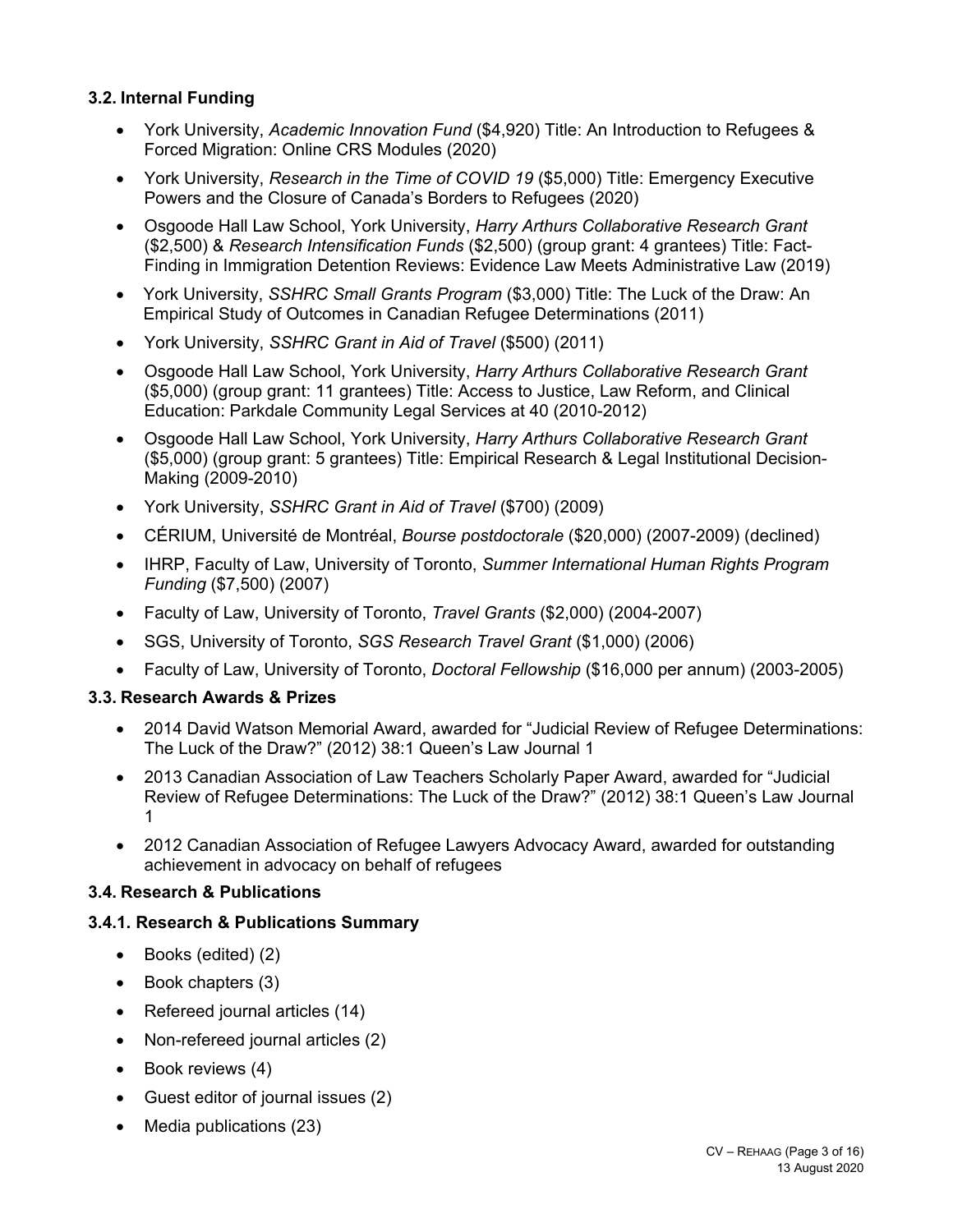- Websites, blogs & open letters (4)
- Podcasts (2)
- Parliamentary committee appearances (3)
- Workshops (6)
- Presentations (41)

# **3.4.2. Books (Edited)**

- *Sanctuary Practices in International Perspective* (New York: Routledge, 2012) (co-edited with Randy Lippert)
- *The Civil Litigation Process: Cases and Materials, 7th ed.* (Toronto: Emond Montgomery, 2009) (co-edited with Janet Walker, et al.)

# **3.4.3. Book Chapters**

- "Article 71" in Olivier Corten and Pierre Klein (eds.), *Commentaries to the Vienna Conventions on the Law of Treaties* (New York: Oxford University Press, 2011) 1612 (with François Crépeau and René Côté)
- "Introduction to 'Convergence in Dispute Resolution Processes'", *Proceedings of the International Association of Procedural Law 2009* (Toronto: Lexis-Nexis Butterworths, 2009) (with Erik Knutsen)
- "Globalization and Instrument Choice: The role of international law" in P. Eliadis, et al (eds.), *Designing Government: From instruments to governance* (Montreal: McGill-Queens U. Press, 2004) 322 (with Stephen Toope)

# **3.4.4. Refereed Journal Articles**

- "Experimenting with Credibility in Refugee Adjudication: Gaydar" (2020) 9:1 Canadian Journal of Human Rights 1 (with Hilary Evans Cameron)
- "A Snapshot of the Law in the Streets: Reflections of a Former Parkdale Academic Director" (2020) 32 Journal of Law and Social Policy 32.
- "Judicial Review of Refugee Determinations (II): Revisiting the Luck of the Draw" (2019) 45:1 Queen's Law Journal 1
- "Sexual Orientation in Canada's Revised Refugee Determination System: An Empirical Snapshot" (2017) 29:2 Canadian Journal of Women and the Law 259
- "'I Simply Do Not Believe …': A Case Study of Credibility Determinations in Canadian Refugee Adjudication" (2017) 38 Windsor Review of Legal and Social Issues 38
- "Unappealing: An assessment of the limits on appeal rights in Canada's new refugee determination system" (2016) 49:1 UBC Law Review 203 (with Angus Grant)
- "No Refuge: Hungarian Romani Refugee Claimants in Canada" (2015) 52:3 Osgoode Hall Law Journal 705 (with Julianna Beaudoin and Jennifer Danch)
- "Judicial Review of Refugee Determinations: The Luck of the Draw?" (2012) 38:1 Queen's Law Journal 1
- "The Role of Counsel in Canada's Refugee Determination System: An Empirical Assessment" (2011) 49 Osgoode Hall Law Journal 71
- "Do Women Refugee Judges Really Make a Difference? An Empirical Analysis of Gender and Outcomes in Canadian Refugee Determinations" (2011) 23 Canadian Journal of Women and the Law 627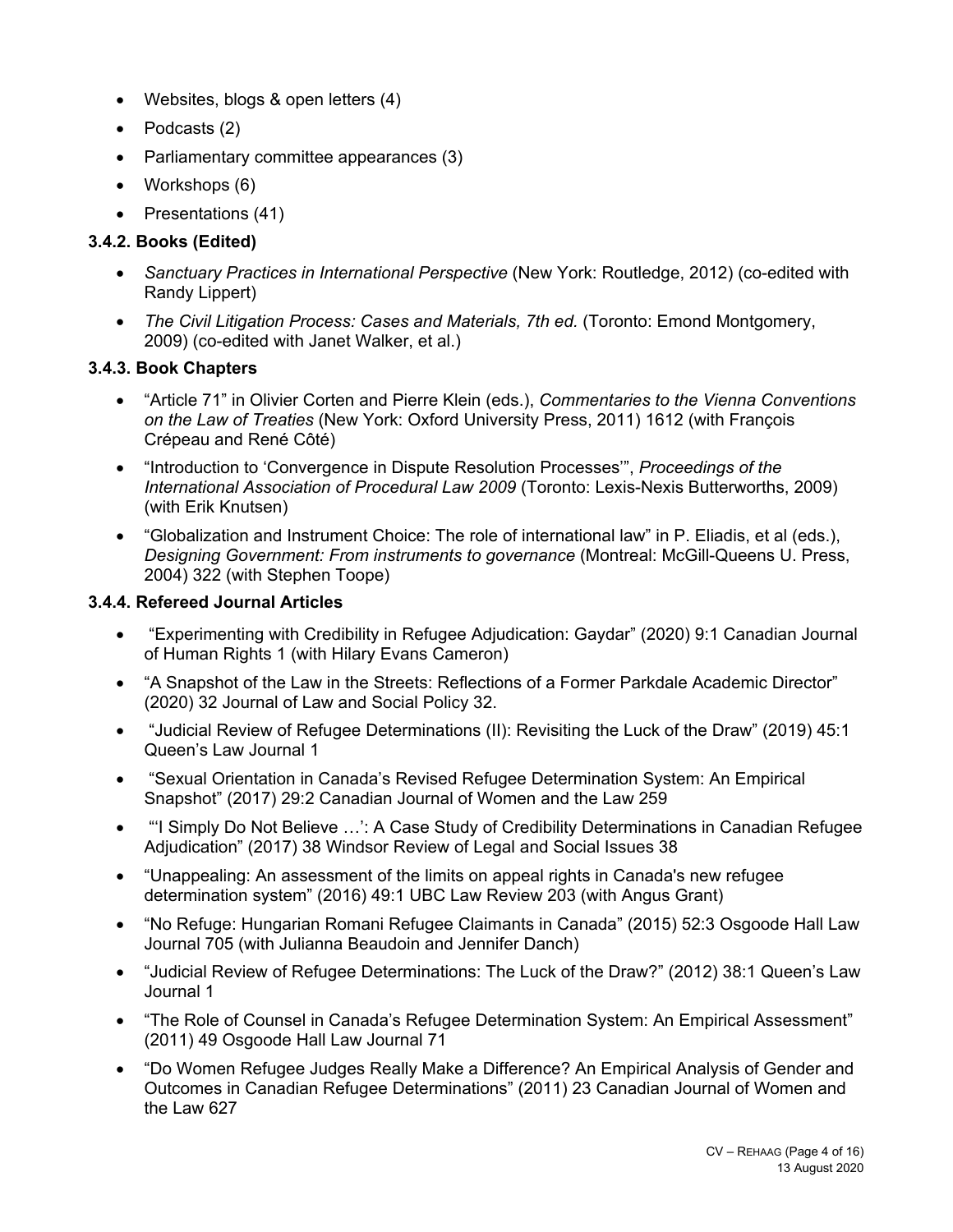- "Bordering on Legality: Canadian Church Sanctuary and the Rule of Law" (2009) 26:1 Refuge 43
- "Bisexuals Need Not Apply: A comparative appraisal of refugee law and policy in Canada, the United States, and Australia" (2009) 13 International Journal of Human Rights 415
- "Patrolling the Borders of Sexual Orientation: Bisexual refugee claims in Canada" (2008) 53 McGill Law Journal 59
- "Troubling Patterns in Canadian Refugee Adjudication" (2008) 39 Ottawa Law Review 335

#### **3.4.5. Non-Refereed Journal Articles**

- "Are Publication and Citation Counts Reliable Indicators of Research Productivity or Impact?" (2018) 43:2 Canadian Law Library Review 26 [NB: only 2 pages]
- "Restricted Access to Justice for Canadians Mistreated Abroad: *Abdelrazik v Canada* (Re: Interim Costs)" (2011) 29:1 Windsor Yearbook of Access to Justice 225

#### **3.4.6. Book Reviews**

- "Book Note The Hart-Fuller Debate in the Twenty-First Century" (2010) 48 Osgoode Hall Law Journal 691
- "Review Making People Illegal: What Globalization Means for Migration and Law" (2008) 46 Osgoode Hall Law Journal 871
- "Review The Rights of Others: Aliens, Residents and Citizens" (2006) 44 Osgoode Hall Law Journal 395
- "Book Note Governing Sexuality: The changing politics of citizenship and law reform" (2004) 49 McGill Law Journal 1211

### **3.4.7. Guest Editor of Journal Issues**

- "Poverty Law, Access to Justice and Ethical Lawyering: Celebrating 40 Years of Clinical Education at Osgoode Hall Law School" (2014) 23 Journal of Law and Social Policy 1 (guest editor with Shelley Gavigan)
- "Special Issue: Sanctuary in a Global Context" (2009) 26:1 Refuge 3 (guest editor with Randy Lippert)

#### **3.4.8. Media Publications**

- "Canadian court correctly finds the U.S. is unsafe for refugees" in *The Conversation (Canada)* (24 July 2020), online (with Sharry Aiken).
- "Whose travel is 'essential' during coronavirus: Hockey players or asylum-seekers?" in *The Conversation (Canada)* (17 June 2020), online.
- "Canada must not be complicit in the U.S. assault on Central American refugees" in *The Conversation (Canada)* (28 July 2019), online, republished in *The Province* (6 August 2019) (with Francisco Rico Martinez)
- "A growing source of Canadian asylum-seekers: US citizens whose parents were born elsewhere" in *The Conversation (US)* (12 June 2019), online, republished in *The Houston Chronicle* (12 June 2019)
- "Ontario's cuts to legal aid for refugees: Racist, xenophobic and possibly unconstitutional" in *The Conversation (Canada)* (16 April 2019), online, republished in *The National Post* (17 April 2019) & *The Ottawa Citizen* (17 April 2019) (with Sharry Aiken)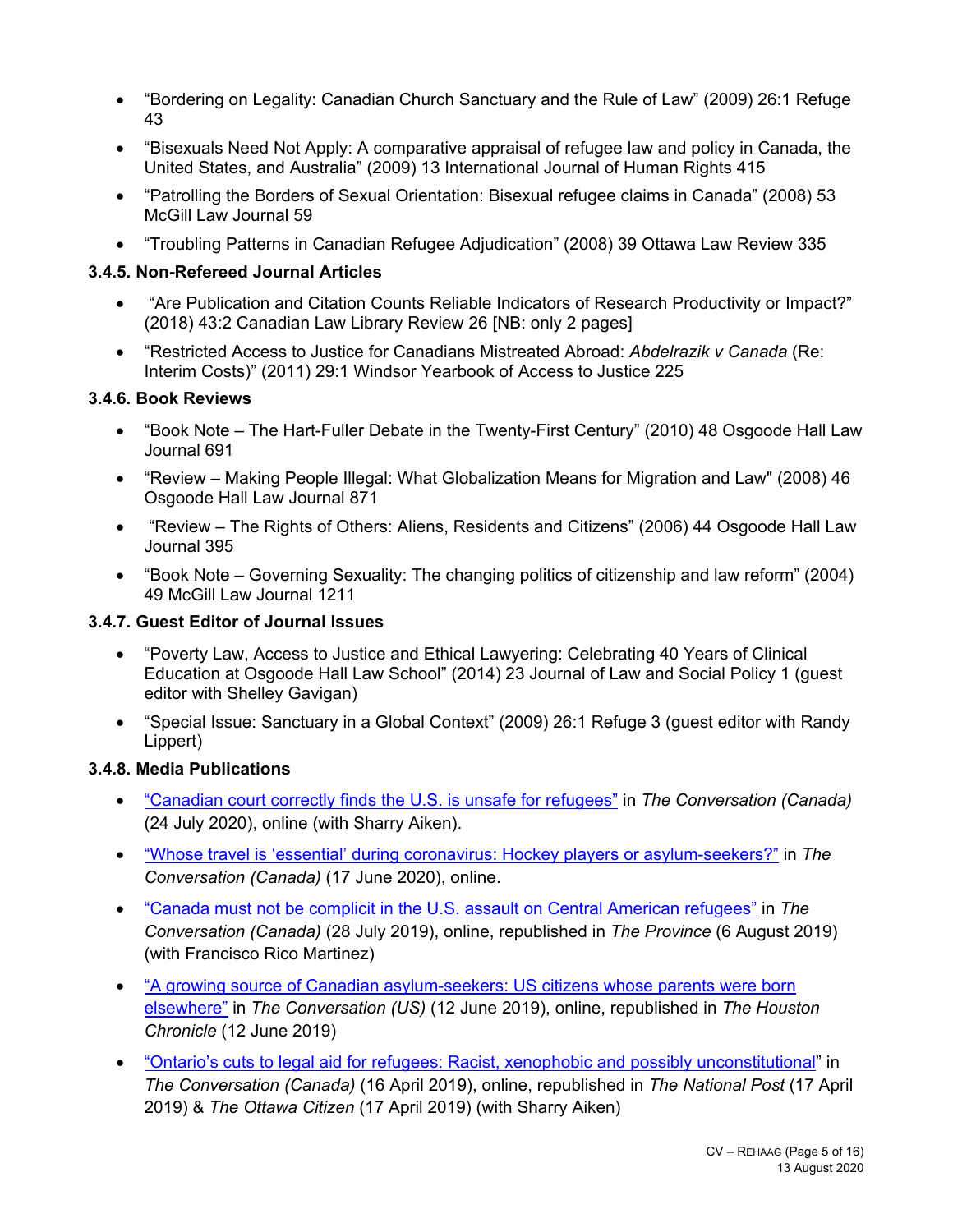- "Closing the Canada-U.S. asylum border agreement loophole? Not so fast" in *The Conversation (Canada)* (25 March 2019), online, republished in *The National Post* (26 March 2019)
- "U.S. still unsafe for refugees" in *The Hill Times* (22 June 2018), online (with Deepa Mattoo)
- "U.S.-Canada agreement on refugees now unconstitutional" in *The Conversation (Canada)* (13 June 2018), online, republished in *The National Post* (14 June 2018) & *Huffington Post (Canada)* (22 June 2018)
- "Canada a world leader in preventing arrival of refugees" in *The Toronto Star* (25 May 2018), online (with Sharry Aiken)
- "It's time to abolish the inhumane Canada-U.S. deal on asylum-seekers" in *The Conversation (Canada)* (9 May 2018), online, republished in *The National Post* (10 May 2018) (with Sharry Aiken)
- Holding Refugees Hostage at Legal Aid Ontario" (19 June 2017), *Slaw,* online
- "Should legal aid billings be secret?" in *Law Times* (8 August 2016) 7
- "Why B.C.'s real estate tax on foreign nationals is unlawful" in *The Globe and Mail* (3 August 2016) A11
- "Law Society failing vulnerable refuge"Law Society failing vulnerable refugee claimants"e claimants" in *The Toronto Star* (18 May 2015) A15
- "Time for lawyers to confront anti-Roma stereotypes" in *Law Times* (2 December 2013) (with Gina Csanyi-Robah)
- "Jason Kenney's proposal to strip citizenship from 'terrorists' undermines Canadian values" in *The Toronto Star* (26 February 2013) A15
- "Stop vilifying the Roma community" in *The Toronto Star* (16 September 2012) A17 (with Ben Berger)
- "Kenney confuses on permanent residence loss" in *Embassy* (28 March 2012), online (with Audrey Macklin & Lorne Waldman)
- "Playing politics with refugees" in *The Toronto Star* (3 December 2010), online (with Audrey Macklin)
- "Legislation won't stop asylum seekers using human smugglers" in *The Edmonton Journal* (2 November 2010) A16 (with Sharryn Aiken, et al)
- "Réfugiés écartés" in *La Presse* (12 November 2009) A22 (with François Crépeau, et al)
- "Adjudication lottery for refugees" in *The Toronto Star* (30 Aug 2007) A8
- "No one is above the law on refugees: Churches keep Canada from violating international law" in *The Toronto Star* (30 July 2004) A19

# **3.4.9. Websites, Blogs & Open Letters**

- "Refugee Claim Data & IRB Member Grant Rates" (2020) Refugee Law Laboratory, online (see also links to prior yearly data published via the Canadian Council for Refugees for 2006-18)
- "The Charter and Legal Aid Ontario's Proposed Refugee Law Cuts" (7 June 2017), Canadian Forum for Civil Justice, online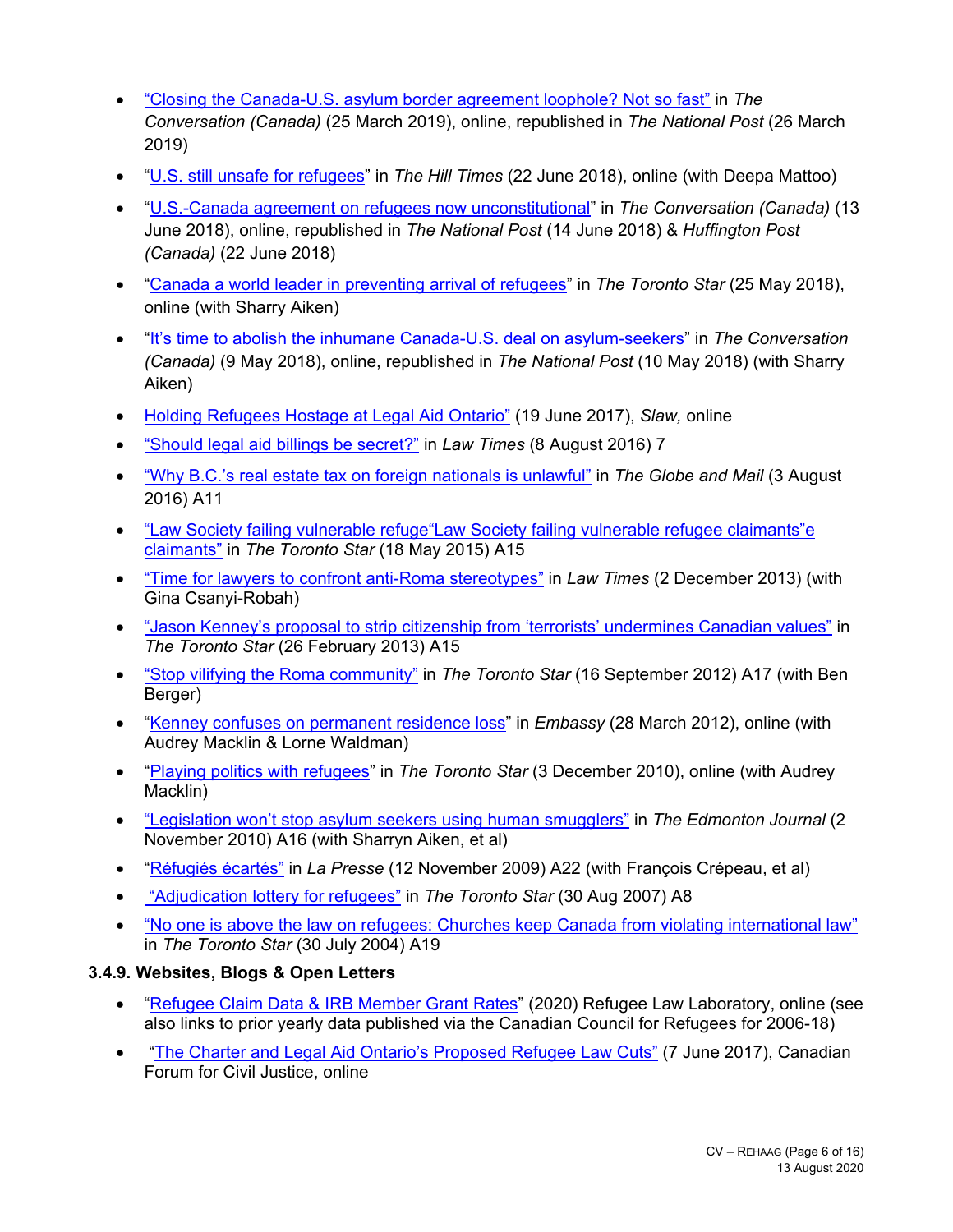- "Letter to the Minister of Immigration, Refugees & Citizenship Canada re: Suspending Safe Third Country Agreement" (31 January 2017) (signed by 240 law professors) (with Sharryn Aiken, Efrat Arbel, Donald Galloway & Audrey Macklin), online
- "100 Years Later, What Has Changed?", Reflection for Komagata Maru Week (5 February 2014), online

### **3.4.10. Podcasts**

- "How Much Does Immigrating Matter on Which Officer or Judge You Get? with Sean Rehaag", Borderlines (24 June 2019)
- "Is the US a 'safe country' for asylum-seekers? : A conversation with Professor Sean Rehaag on new challenges to the US-Canada "Safe Third Country Agreement", Tempest Tossed (27 September 2018) Holding Refugees Hostage at Legal Aid Ontario" (19 June 2017), online

#### **3.4.11. Parliamentary Committee Appearances**

- House of Commons, Standing Committee on Citizenship and Immigration, 42nd Parl, 1st Sess (27 March 2018) (re: Immigration and Refugee Board's Appointment, Training and Complaint Processes)
- House of Commons, Standing Committee on Citizenship and Immigration, 41st Parl, 1st Sess (30 April 2012) (re: Bill C-31: Protecting Canada's Immigration System Act)
- House of Commons, Standing Committee on Citizenship and Immigration, 40th Parl, 3rd Sess (20 October 2010) (re: Bill C-35: The Cracking Down on Crooked Consultants Act)

#### **3.4.12. Workshops**

- "Law Prof Side Hustles", Canadian Association of Refugee Lawyers Seminar (online, 2020) (with Benjamin Berger)
- "Building a Shared Agenda Workshop: Collaborating on Socio-Legal Research to Improve Refugee Status Decision-Making", Centre for Refugee Studies & Nathanson Centre on Transnational Human Rights, Crime and Security, York University (Toronto, 2019) (with Hilary Evans Cameron)
- "Empirical and Quantitative Methods", Graduate Student Workshop, Canadian Law and Society Association (Vancouver, 2013)
- "Proposed Changes to Canada's Refugee Determination System: A preliminary assessment", Centre for Refugee Studies, York University (Toronto, 2010)
- "(Un)Safe Haven?: Current Issues in Canadian Refugee Policy & Practice", Graduate Lunchtime Speaker Series: World University Services Canada Student Refugee Program, University of Victoria (Victoria, 2006)
- "Canadian Refugee Law", Center for Gender and Refugee Studies, U.C. Hastings (San Francisco, 2006)

#### **3.4.13. Presentations**

- "Tips for SSHRC Insight Grant Applications", Online Presentation to York University SSHRC Insight Grant Information Session Workshop (organizer: York University Office of the Vice-President Research & Innovation) (2020)
- "Admin Law Teaching in the Time of COVID: Tips & Tricks", Online Presentation to Administrative Law Professors Across Canada (organizer: Audrey Macklin) (2020)
- "Ethical and Political Considerations Relating to Data in the Justice Sector", Law Foundation of Ontario: Data & Design Symposium (Toronto, 2019)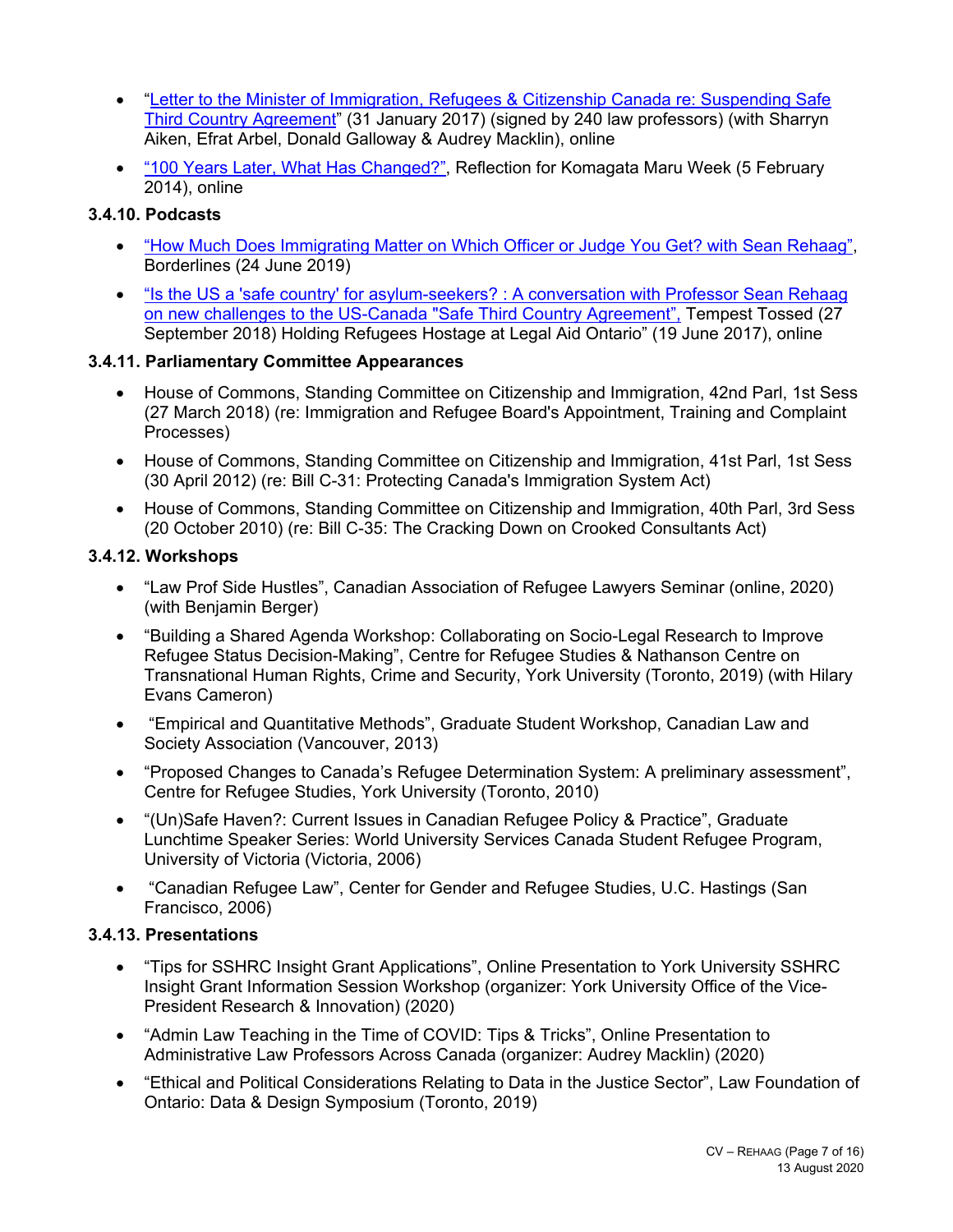- "Recherche sur le système de détermination du statut de réfugié canadien", Journée annuel de formation du Centre communautaire juridique de Montréal (Montreal, 2019)
- "A Snapshot of the Law in the Streets: Reflections of a Former Parkdale Academic Director", Canadian Association of Law Teachers (Vancouver, 2019)
- "Judgments v Reasons in Federal Court Refugee Claim Judicial Reviews: A Bad Precedent?", Canadian Law and Society Association (Vancouver, 2019) (with Pierre-André Thériault)
- "Quantitative Research on Refugee Status Determination", Building a Shared Agenda Workshop: Collaborating on Socio-Legal Research to Improve Refugee Status Decision-Making (Toronto, 2019)
- "Northern Triangle Refugee Claimants in Canada's New Refugee Determination System", Canadian Association for Refugee and Forced Migration Studies (Toronto, 2019)
- "Experimenting with Credibility Assessments", York University's Centre for Refugee Studies, Annual General Meeting (Toronto, 2019), University of Manitoba's Robson Hall Faculty of Law, Distinguished Visitor Lecture Series (Winnipeg, 2019) & University of Windsor's Faculty of Law (Windsor, 2019)
- "The Canada-US Safe Third Country Agreement & the Trump Administration", Zolberg Institute on Migration and Mobility (New York, 2018)
- "Experimenting with Credibility Assessments: Sexual Minority Refugee Claims", Canadian Association for Refugee and Forced Migration Studies (Ottawa, 2018) & Law and Society Association (Toronto, 2018) (with Hilary Evans Cameron)
- "Empirical Evidence on Refugee Decision-Making: Implications for the Federal Court", Federal Court Clerks Speaker Series (Ottawa, 2018)
- "No Refuge: Hungarian Romani Refugee Claimants in Canada", Centre for Refugee Studies (Toronto, 2015)
- "Incompetent Counsel & Quality of Counsel", Canadian Association of Refugee Lawyers (Toronto, 2015)
- "Canada's new Refugee Determination System: An empirical Assessment", Immigration and Refugee Board (Ottawa, 2015)
- "'I Simply Do Not Believe …': A case study of credibility determinations in Canadian Refugee Adjudication", Canadian Law and Society Association (Winnipeg, 2014)
- "The New Appeal Process in Canada's Refugee Determination System", Access to Asylum: Current challenges and future directions conference (Prato, Italy, 2014)
- "Immigration Law: An Experiment in Experiential Learning", Canadian Association of Law Teachers (Winnipeg, 2014)
- "Canada's Revised Refugee Determination System: A Preliminary Assessment", Canadian Law and Society Association (Vancouver, 2013) & Canadian Association for Refugee and Forced Migration Studies (Montreal, 2014)
- "Decision-Making in Canada's Refugee Determination System: An Empirical Snapshot", Immigration and Refugee Board Professional Development Day (Toronto, 2012)
- "The Impact of Counsel in Federal Court of Canada Judicial Review of Refugee Determinations (2005-2010), International Legal Ethics Conference (Banff, 2012)
- "The Luck of the Draw? Judicial Review of Refugee Determinations in the Federal Court of Canada (2005-2010)", Federal Court of Canada (Ottawa, 2012), Canadian Association of Refugee Lawyers National Conference (Toronto, 2012) & Canadian Association of Refugee and Forced Migration Studies (Toronto, 2012)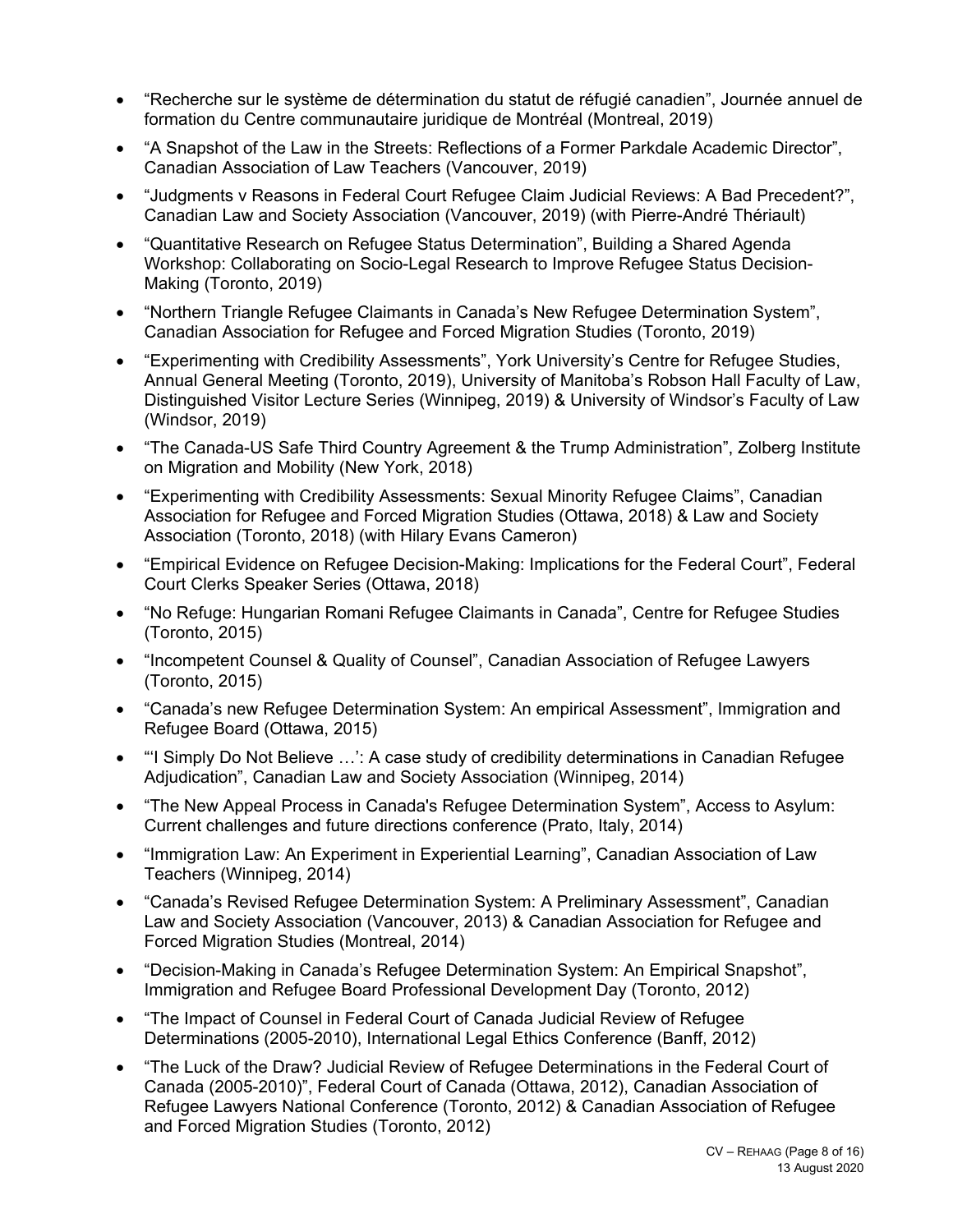- "Losing Refugee Status: A snapshot of cessation and revocation cases in Canada", Law and Society Association (San Francisco, 2011)
- "The Role of Counsel in Canada's Refugee Determination System: An empirical assessment", Directions and Developments in Refugee Determinations Workshop, University of Toronto (Toronto, 2010)
- "The substantive content of 'every citizen of Canada' in the Charter: Are citizens whoever Parliament says they are?", Canadian Civil Liberties Association (Toronto, 2010)
- "Testimony regarding [the claimant's] sexual orientation was inconsistent and confusing to say the least": Assessing bisexuality at Canada's Immigration and Refugee Board", Canadian Law and Society Association (Montreal, 2010) (with Vivane Namaste & Tamar Vukov)
- "IRB Refugee Adjudication: The luck of the draw?", Canadian Law and Society Association (Ottawa, 2009) & International Association for the Study of Forced Migration (Nicosia, Cyprus, 2009)
- "Do Women (Refugee) Judges Really Make a Difference? An empirical analysis of gender in Canadian refugee determinations", Seminar Series on Empirical Legal Research at the Osgoode Hall Law School (Toronto, 2009)
- "Canadian Church Sanctuary: Making or breaking refugee law", Centre of Canadian Studies (Edinburgh, 2008)
- "Neighborly Accommodation: An alternative to the reasonable accommodation debates", Immigration, Minorities and Multiculturalism in Democracies International Conference (Montreal, 2008)
- "Church Sanctuary and the Rule of Law", Law and Society Association (Montreal, 2008)
- "Contested Legalities: Church Sanctuary in Canada", Canadian Law and Society Association (Saskatoon, 2007)
- "Patrolling the Borders of Sexual Orientation: Bisexual Refugee Claims in Canada", Queer Studies Easter Symposium (Mexico City, 2007)
- "Borders on the Move: Carrier sanctions in Canada & the United States", Radboud University Seminar on Passengers as a Risk: Monitoring movement and privatizing threat (Nijmegen, Holland, 2007)
- "Bordering on Legality: An Investigation into the Inside '/' Outside of Law", Interdisciplinary Legal Studies Graduate Student Conference, University of British Columbia (Vancouver, 2006)
- "The Migration of Borders: Challenging the 'Settlement' and 'Integration' paradigm", Marie-Curie Conference: From Immigration Politics to Migration Management (Malta, 2005)
- "L'asile religieux: positivisme, pluralisme juridique et le contrôle des frontières", Colloque de la recherche étudiante en science politique : frontières et recompositions (Quebec, 2005)
- "'Before the Law Stands a Doorkeeper…': The paradox of border control", Canadian Association of Law Teachers Annual Conference: Law's Paradoxes (Vancouver, 2005)
- "Church Sanctuary Movements and their Legal Implications in North America", Oxford Brookes University's Annual Forced Migration Student Conference (Oxford, 2005)
- "Engendering the State: Masculinist Positivism and Border Control", Feminism and Legal Theory Project Conference on The State, Governance and Citizenship Relations (Keele, 2005)
- "The Church Sanctuary Debates A Fullerian Response to the Pathologies of State Border Control?", Two-Part Seminar on Lon Fuller & Contemporary Legal Controversies (Montreal, 2005)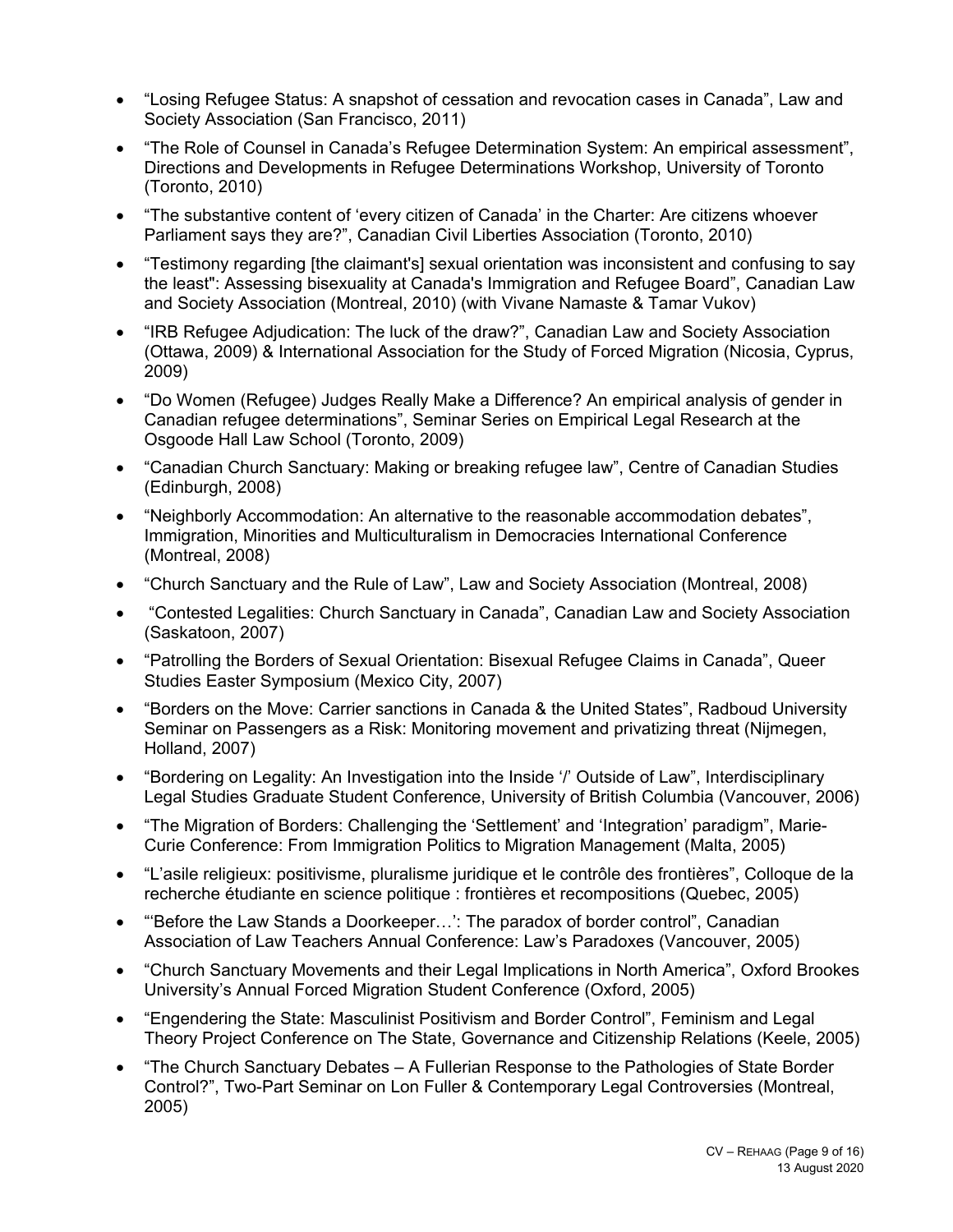# **4. TEACHING**

# **4.1. Teaching Awards**

- 2019-2020 Osgoode Legal and Literary Society Faculty Award for Excellence in Teaching
- 2018-2019 York University Postdoctoral Supervisor of the Year Award
- 2010-2011 Osgoode Teaching Excellence Award (less than 10 years teaching experience)

# **4.2. Undergraduate Courses**

# *2020-2021*

- Refugee Law
- Administrative Law

# *2019-2020*

- Refugee Law (35 students) (with Amar Bhatia)
- Administrative Law (60 Students)
- Supervised Research Paper: Immigration and Refugee Detention (1 student)

# *2017-2018*

Poverty Law Intensive at Parkdale Community Legal Services (40 students)

# *2016-2017*

- Poverty Law Intensive at Parkdale Community Legal Services (40 students)
- Directed Reading: Advanced Poverty Law at PCLS (6 students)
- Directed Reading: Ethical Video Vignettes (PCLS) (1 student)

# *2015-2016*

- Poverty Law Intensive at Parkdale Community Legal Services (40 students)
- Directed Reading: Refugee Law (2 students)

# *2013-2014*

• Refugee Law (25 students)

# *2012-2013*

- Immigration Law (54 students)
- Refugee Law (21 students)
- Legal Process (Civil Procedure Component) (83 students)
- Directed Research Group: SCC Intervention in Immigration/Refugee Law (with Lorne Waldman) (4 students)
- Supervised Research Papers (Immigration & Refugee Law) (2 students)

# *2011-2012*

- Immigration Law (67 students)
- Refugee Law (21 students)
- Legal Process (Civil Procedure Component) (78 students)
- Supervised Research Papers (Immigration & Refugee Law) (2 students)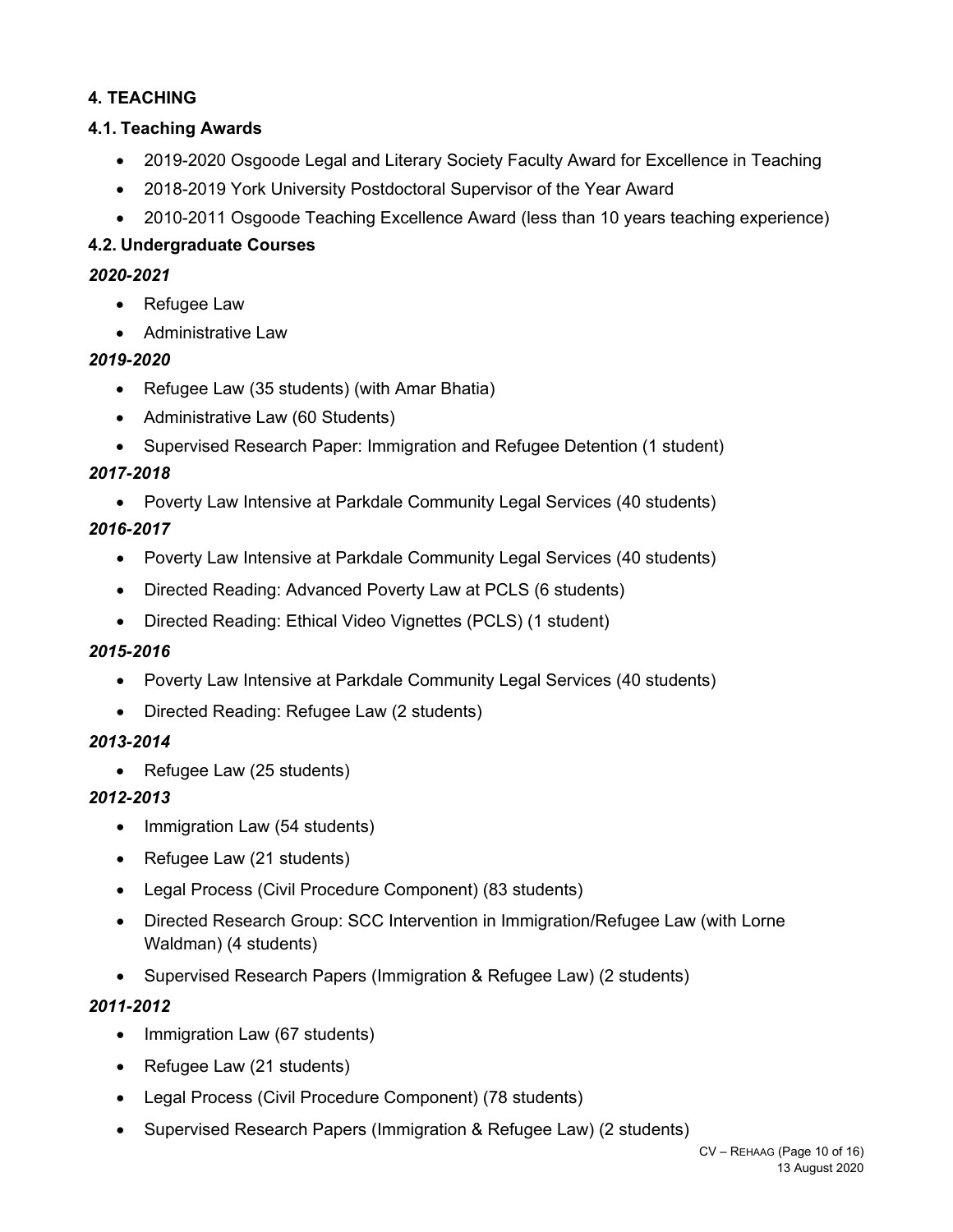### *2010-2011*

- Refugee Law (15 students)
- Legal Process (Civil Procedure Component) (74 students)

### *2009-2010*

- Refugee Law (22 students)
- Legal Process (Civil Procedure Component) (74 students)
- Supervised Research Papers (Refugee Law) (2 students)

#### *2008-2009*

- Refugee Law (26 students)
- Legal Process (Civil Procedure Component) (82 students)
- Supervised Research Papers (Refugee Law) (2 students)

#### *2005-2006*

- Civil Procedure (37 students) (Faculty of Law, University of Victoria)
- The Canadian Constitution (48 students) (Department of Political Science, University of Victoria)

#### *2004-2005*

Civil Procedure (15 students) (Faculté de droit, Université de Sherbrooke)

# **4.3. Graduate & Post-Graduate Supervision**

# **4.3.1. Post-Doctoral Supervision (1 complete)**

 Hillary Evans Cameron (2017-2019) Credibility in Refugee Adjudication (York University's 2019 nominee for SSHRC Impact Award)

# **4.3.2. PHD Supervision (1 complete; 2 in progress)**

- Jon Khan (2019 entry) Judicial Decision-Writing and Access to Justice
- Pierre-André Thériault (2014 entry) Refugee Resettlement Decision-Making (Tiffin Award winner)
- Angus Grant (2011-2016) National Security and Immigration Law (FGS Dissertation Prize winner)

# **4.3.3. LLM Supervision (3 completed)**

- Vivian Garofalo (2015-16) Citizenship and Immigration Law
- Brendan Jowett (2012-2014) Immigration Law (nominated for thesis prize)
- Anastasia Tataryn (2008-2009) Immigration Law (nominated for thesis prize)

# **4.3.4. Supervisory Committee Membership (3 completed, 1 in progress, not including supervised students)**

- Jessica Templeman (PHD, Criminology, 2016 entry) Immigration/Criminal Law
- Veronica Fynn (LLM, 2008-2009) Refugee Law
- Gowry Sivapathasundaram (LLM, 2008-2009) Refugee law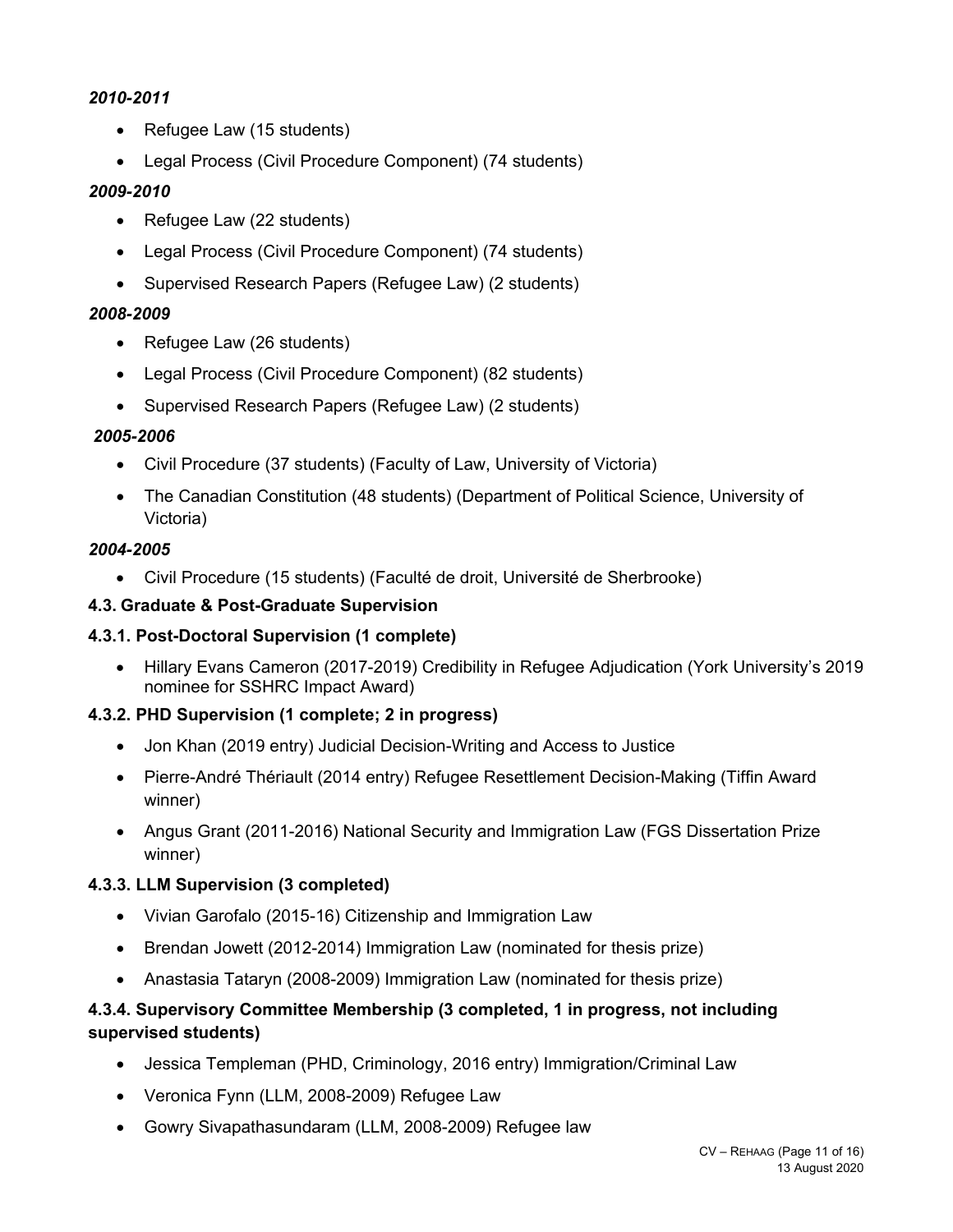Graham Hudson (PHD, 2008-2012) International Law

# **4.3.5. Examination Committee Membership (3 completed, not including supervised students)**

- Reem Abdel-Malek (MA, Public and International Affairs, 2010) Refugee Policy
- Don Short (PHD, 2009) Sexual Minority Rights (nominated for thesis prize)
- Chikeziri Igwe (PHD, 2009) Human Rights in Africa (nominated for thesis prize)

# **4.3.6. External Examiner (2 completed, not including supervised students)**

- Amar Khoday (DCL, McGill, 2013) International Refugee Law and Acts of Resistance
- Nelcy López Cuéllar (DCL, McGill, 2011) Legal Pluralism in Columbian Courts

# **4.4. Graduate Courses**

# *2011-2012*

Guided Study: Refugee Law (3 students)

# *2010-2011*

Guided Study: Refugee Law (1 student)

# *2008-2009*

- Guided Study: Refugee Law (3 students)
- Independent Research (Immigration Law) (1 student)

# **4.5. Other Teaching Activities**

# **4.5.1. Guest Lectures in Courses**

- "Sexual Minority Refugee Claims in Canada", Guest Lecture at the Civil Liberties Seminar, Faculty of Law, University of Windsor (2010) and the Centre for Refugee Studies Summer Course on Refugee and Forced Migration Issues, York University (2010-2014 & 2017-2019)
- "Experimenting with Refugee Credibility Determinations", Guest Lecture in Legal Process, Osgoode Hall Law School, York University (2018) (with Hilary Evans Cameron)
- "Sanctuary", Guest Lecture at the Spaces of In/Exclusion: From the Camp to the City Seminar, Socio Legal Studies, York University (2010)
- "Empirical Legal Research", Guest Lecture at the Graduate Seminar, Osgood Hall Law School, York University (2009)
- "Canada's Refugee Regime", Guest Lecture at the Centre for Refugee Studies Summer Course on Refugee and Forced Migration Issues, York University (2008 & 2009)
- "The Intersections of Family Law and Immigration Law", Guest Lecture at the International and Comparative Family Law Seminar, Osgoode Hall Law School, York University (2008, 2009 & 2010)

# **4.5.2. Organization of Invited Lectures**

- Sharry Aiken, Audrey Macklin, Peter Showler, & James Milner, "Assessing Bill C-49: An Act to Prevent Human Smugglers from Abusing Canada's Immigration System" (2010)
- Rahul Rao, "Workshop on Queer Rights in Uganda" (2010)
- Philip G. Schrag & Jaya Ramji-Nogales, "Refugee Roulette: Disparities in Asylum Adjudication and Proposals for Reform" (2010)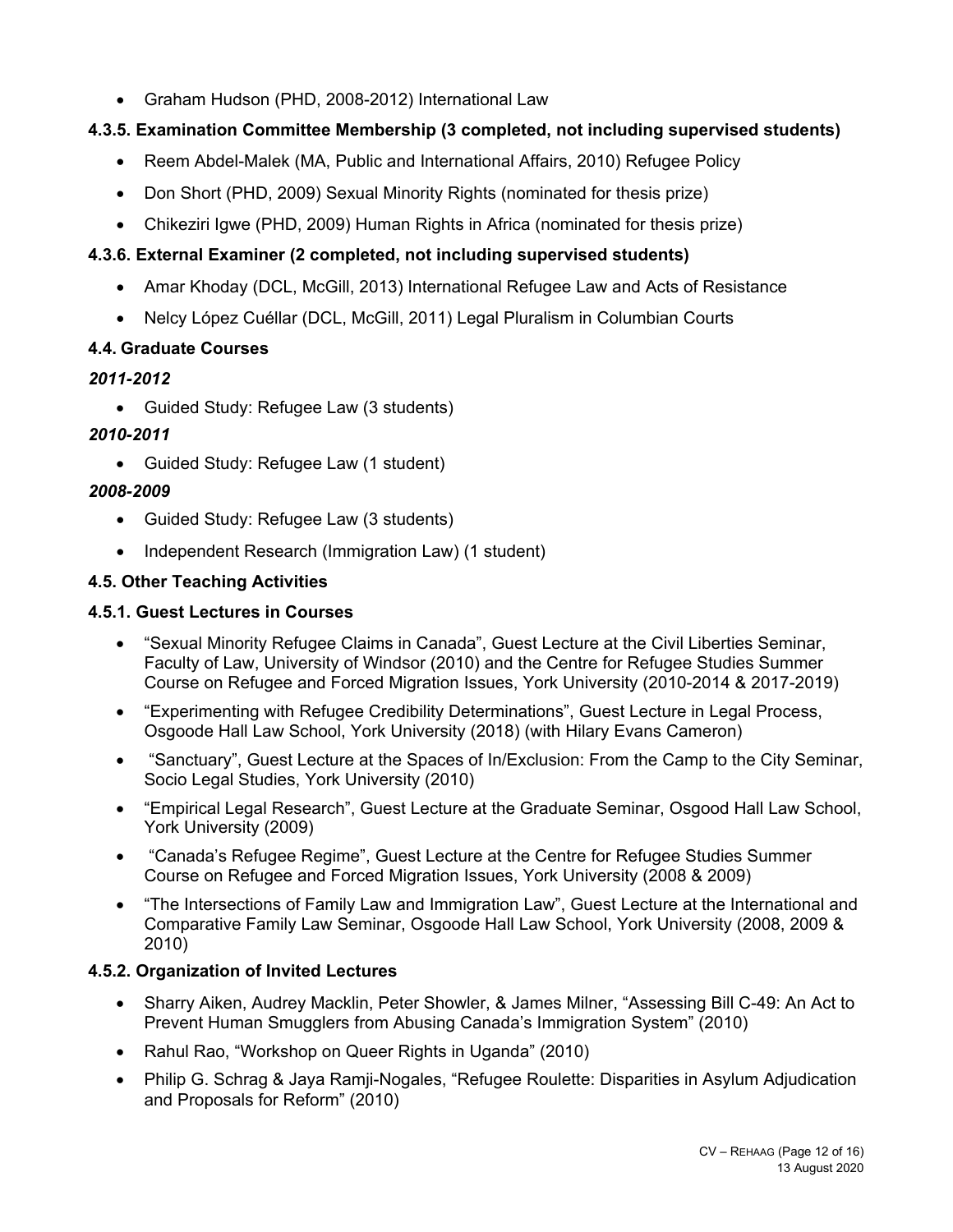- Chris Dolan, Ashley Audet, Craig Scott & Pritnam Baruah, "Sexual Minority Rights in Post-Colonial Contexts: A Panel on Transnational Human Rights in Uganda and India" (2010)
- Yavar Hameed, "Abdelrazik v. Canada: Or How to Promote Two-Tier Canadian Citizenship for \$800,000 or More" (2009)

# **5. SERVICE**

#### **5.1. Osgoode Administrative Responsibilities**

- Member of Osgoode Hall Law School Faculty Council (2008-present)
	- o Member of the Faculty Council Faculty Appointments Committee (2008-present)
- Member of the Clinical Education Committee of Osgoode Hall Law School (2008-2014, 2015- 18, 2019-present)
	- o Chair of the CEC's Ad-Hoc Sub-Committee on Freedom of Information and Protection of Privacy Act Requests and Clinic Records (2009-2011)
	- o Member of the Joint Subcommittee of the Clinical Legal Education Committee and the Academic Planning and Policy Committee (2017-18)
- Member of the Graduate Studies Committee (2013-2014 & 2019-2020)
- Advisor to the Joint Subcommittee of the Clinical Legal Education Committee and the Academic Planning and Policy Committee (2018-19)
- Academic Director, Parkdale Community Legal Services (2015 to 2018)
	- o Member of the PCLS Board of Directors (2015-18)
	- o Member and Chair of the PCLS Board of Directors Policy Committee (2015-17)
	- o Member of the PCLS Board of Directors Executive Committee (2015-17)
	- o Member of the PCLS Board of Directors Bargaining Committee (2015-18)
	- o Member of the PCLS Board of Directors Management Review Committee (2016-17)
	- o Member of the PCLS Board of Directors Hiring Committee (2017-18)
	- o Member and Chair of the PCLS Board of Directors Ad Hoc Academic Director Selection Committee (2017-18)
	- o Member of the PCLS Board of Directors Strategic Planning Committee (2017-18)
	- o Member and Chair of the PCLS Student Workload Committee (2016-18)
- Advisor to the Faculty Recruitment Subcommittee on Economic and Social Justice (2017-18)
- Member of Executive of the Osgoode Hall Faculty Association (2010-2011 & 2012-2014)
- Designated Osgoode Faculty Member on the Parkdale Community Legal Services (PCLS) Board of Directors (2008-2014)
	- $\circ$  PCLS Representative on the Steering Committee of the GTA Transformation Project (2013-2014)
	- o Member of the PCLS Task force on PCLS Catchment (2013-2014)
	- o Member of the PCLS Board's Personnel Committee (2013-2014)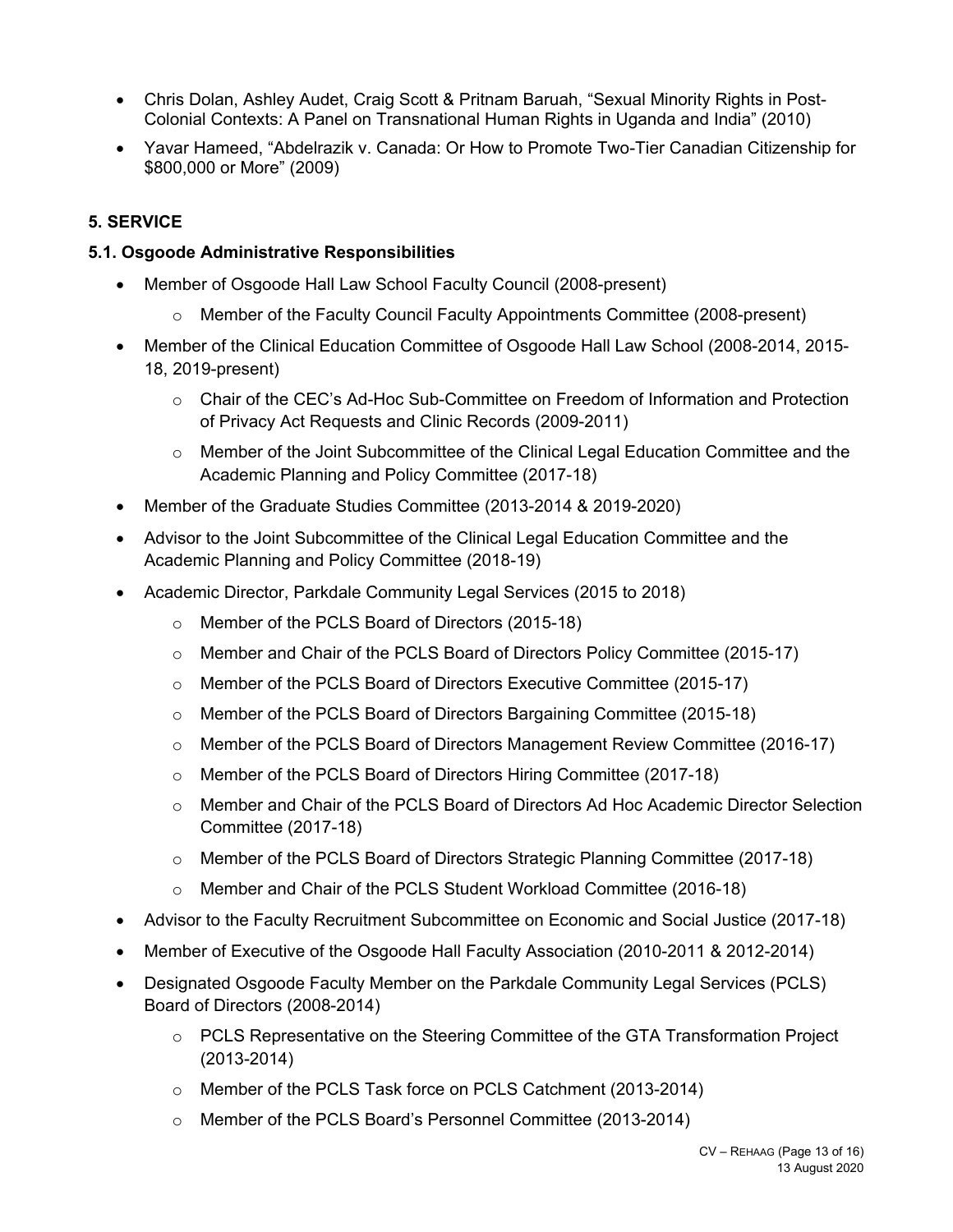- o Member of the PCLS Board's Bargaining Committee (2010-2014)
- o Member and Chair of the PCLS Board's Legal Aid Ontario Policy / Funder Relations Committee (2008-2013)
- Member of Osgoode Hall Law School Ad-hoc Panels on Academic Misconduct (2 in 2008- 2009)

# **5.2. Other University Administrative Responsibilities**

- Member of York University Senate (Osgoode Representative) (2020-present)
- Member of the Executive of the Centre for Refugee Studies, York University (2011-2014 & 2017-present)
- Member of Council of the Centre for Refugee Studies, York University (2009-present)
- Member of the Faculty of Graduate Studies Faculty Council, York University (2019-present)
- Member of the Council of Research Directors, York University (2019-present)
	- o Member of the Council of Research Directors Working Group (2019-2020)

# **5.3. Service to the Academy: Peer Review**

# *2020-2021*

Canadian Public Administration

# *2019-2020*

- International Journal of Refugee Law
- University of British Columbia (Tenure & Promotion)
- University of British Columbia Law Review

# *2018-2019*

- SSHRC Insight Grant Adjudication Committee (Law & Criminology)
- International Journal of Refugee Law (2)
- Ottawa Law Review
- Journal of Immigrant and Refugee Studies
- Journal of Law and Social Policy

# *2017-2018*

- SSHRC Insight Grant Adjudication Committee (Law & Criminology)
- Canadian Public Administration

# *2016-2017*

- SSHRC Insight Grant Adjudication Committee (Law & Criminology)
- American Review of Canadian Studies
- Canadian Journal of Women and the Law
- Canadian Public Administration
- Journal of Law and Social Policy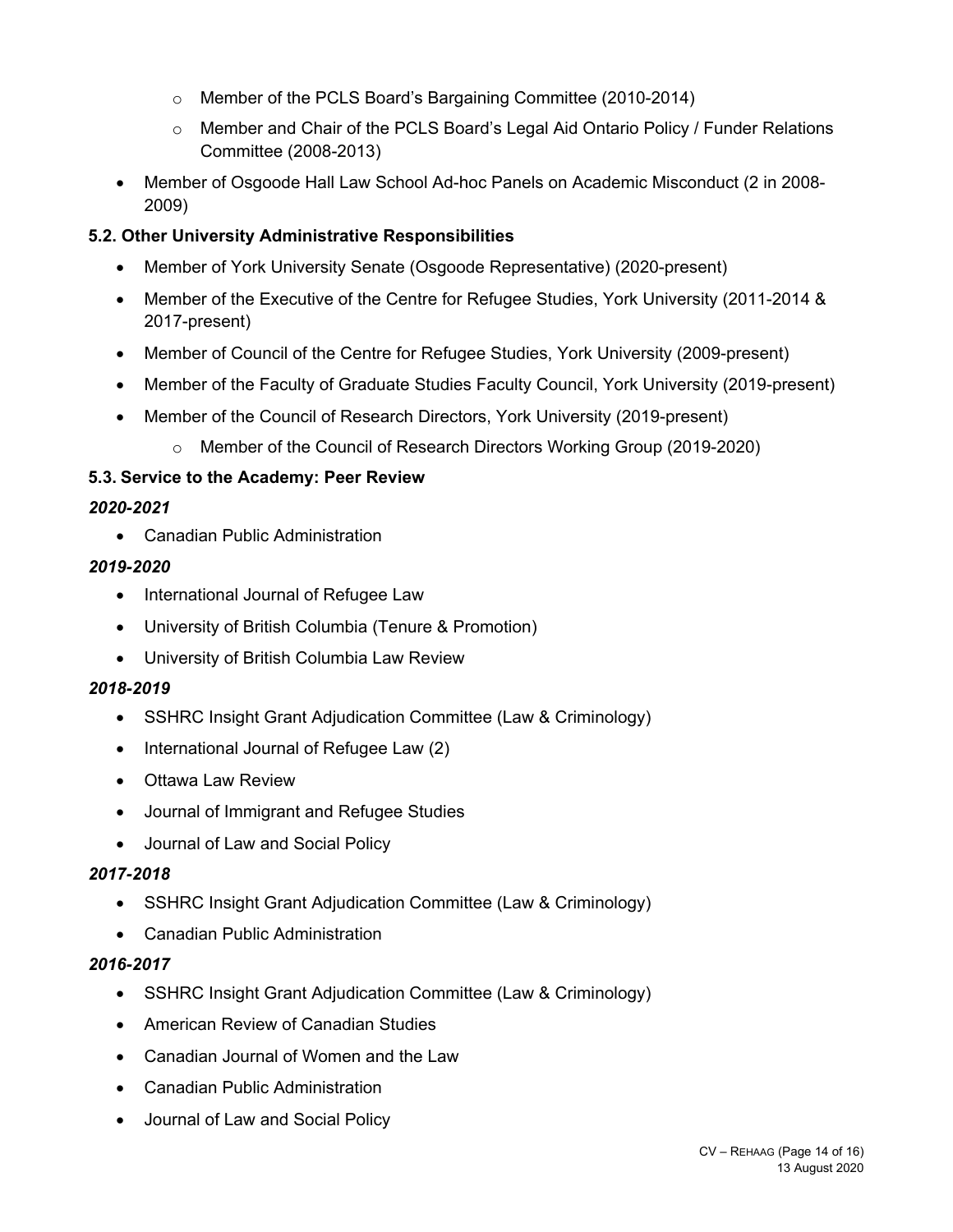- Osgoode Hall Law Journal
- Refuge

# *2015-2016*

- Alberta Law Review
- American Review of Canadian Studies
- International Journal of Refugee Law
- Queen's Law Journal
- Review of Constitutional Studies
- Social Sciences and Humanities Research Council of Canada
- University of Toronto Law Journal

# *2014-2015*

- International Journal of Migration and Border Studies
- Irwin Law
- Ottawa Law Review
- Transnational Legal Theory

# *2013-2014*

- Alberta Law Review
- Canadian Bar Review
- Canadian Journal of Law and Society
- International Journal of Refugee Law
- Journal of Migration and Border Studies
- McGill Law Journal
- Osgoode Hall Law Journal
- Queen's Law Journal

# *2012-2013*

- Refuge
- UBC Law Review

# *2011-2012*

- Journal of Homosexuality
- Journal of International Migration and Integration

# *2010-2011*

- Osgoode Hall Law Journal
- Social Problems
- Transnational Legal Theory